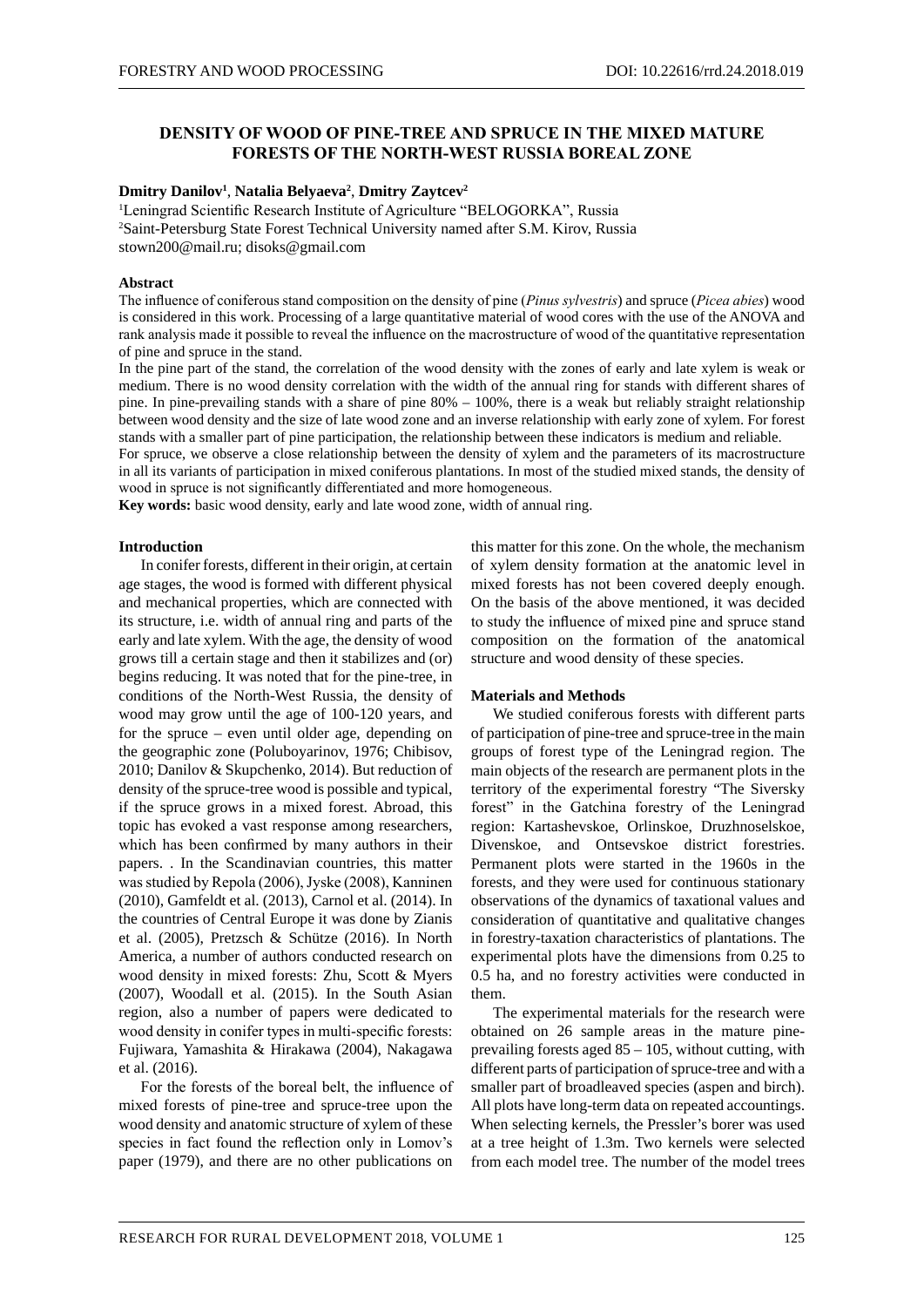depended on the diameter class distribution of the conifer species. The diameter of kernels used for the analysis was  $4 - 5$  mm. One of two kernels was used for the anatomical analysis whereas the other one was used to measure wood density. Basal density of wood is expressed by proportion (1.2) of the mass of absolutely dry species  $m<sub>0</sub>$  to its volume at humidity equal or higher than the fiber saturation point  $V_{\dots}$ :

$$
\rho_b = \frac{m_0}{V_{\text{max}}}, \text{ kg m}^3 \tag{1}
$$

$$
\rho_b = \frac{1}{\frac{m_w - m_0}{m_0} + \frac{1}{d}} \text{ g cm}^3 \tag{2}
$$

The measuring of this value was conducted with the maximum humidity method recommended by Poluboyarinov (1976) to define the density of species having a comparatively little volume. On the species of wood, along with density, the number of annual layers in 1 cm was defined, average width of annual rings and content of late wood in an annual ring was defined. The following parameters were used to characterize the wood macrostructure: a radial growth or annual ring width, early wood width, late wood width of a wood species for the period of tree life. The values were defined on 24 to 30 samples of wood per plot from the provided species on the experimental areas, depending on the diameter class representation. The prepared kernels were polished and processed on a scanning device with resolution 1200 dots per inch, getting high-resolution pictures. Further, the GIS treatment of early and late wood zones was conducted with scaling of kernel length in the annual ring for the period of growth by means of the program "Panorama 10". The reliability of this information is assessed by means of statistical processing of digital material obtained as a result of the purposefully planned experiment. To define the reliable differences or similarity of the data obtained, ANOVA, rank and correlation analyses of information were used.

### **Results and Discussion**

The processed digital material of quantitative and qualitative parameters of wood kernels of pinetree and spruce-tree was grouped depending on the representativeness of species in the composition of plantation. The conducted analysis of information in the program ambience "Statistica 11" allowed detecting the significant regularities of influence of the forest composition on the xylem macrostructure and its density at the examined species. Statistical reliability of differences of values of the wood macrostructure in the plantations of different species composition is manifested in different ways for the pine-tree and

spruce-tree part of plantation. For pine-tree cenoses, the manifestation of differences in the content of the late xylem part depending on its representativeness is traced in all forests (see Table 1). But in the versions with the part of participation of pine-tree from  $60\%$ to 40%, no significant differences are traced, which is apparently connected with reduction of quantitative representativeness of pine-trees in the forest. For the value of content of early wood in the annual ring width, there are in fact no unreliable differences in the forests with different part of participation of pine-tree, and it is connected with active formation of the conducting xylem in the pine-tree as a biological species. Since the zone of early wood prevails in the annual ring width, so we observe here the analogical correlation with the composition of plantation. With reduction of the part of participation of pine-tree, no reliable differences of wood density are observed in connection with the too weak variability of wood density on the stages of the width of the pine-tree plantation.

For the spruce-tree element of the forest, somewhat different regularities are observed than those for the pine-tree part of cenosis: at the level of wood macrostructure of spruce-tree with its participation in the composition of the mixed forest, in fact no significant differences are manifested on content of early xylem in the annual ring (see Table 2). In two cases when there are no significant differences revealed, probably either there is very little representativeness of spruce-tree in the forest composition, or, on the contrary, there is obviously equal number of spruce in the composition of the mixed forest. For the value of the early wood content in the annual ring, a different situation can be observed. With reduction of sprucetree in the composition, the reliable difference on mixed coniferous plantations is observed.

For the forests with participation of pine-tree from 70% to 40%, in fact no reliable differences are observed on the content of early wood in the annual ring, since it is connected with the fact that the part of spruce-tree is 30 – 40%, and the broadleaved species, aspen and birch, are represented in the forests. But an interesting regularity is manifested about unreliable difference on the annual ring width for the forests with participation of pine-tree  $70 - 60\%$ , and spruce-tree  $20 - 30\%$ , probably the conditions of growth of spruce-tree in these forests are equal and the variability of the annual ring is not high. The changes at the level of xylem microstructure of spruce-tree lead to regular influence at the level of its wood density. For the spruce-tree, in connection with reduction of quantitative representativeness of pine-tree, the dimensionality of the distribution row on the stages of the forest increases, and with that, the variability of wood density of spruce-trees also increases compared with the forests where over two thirds are pine-trees in the composition.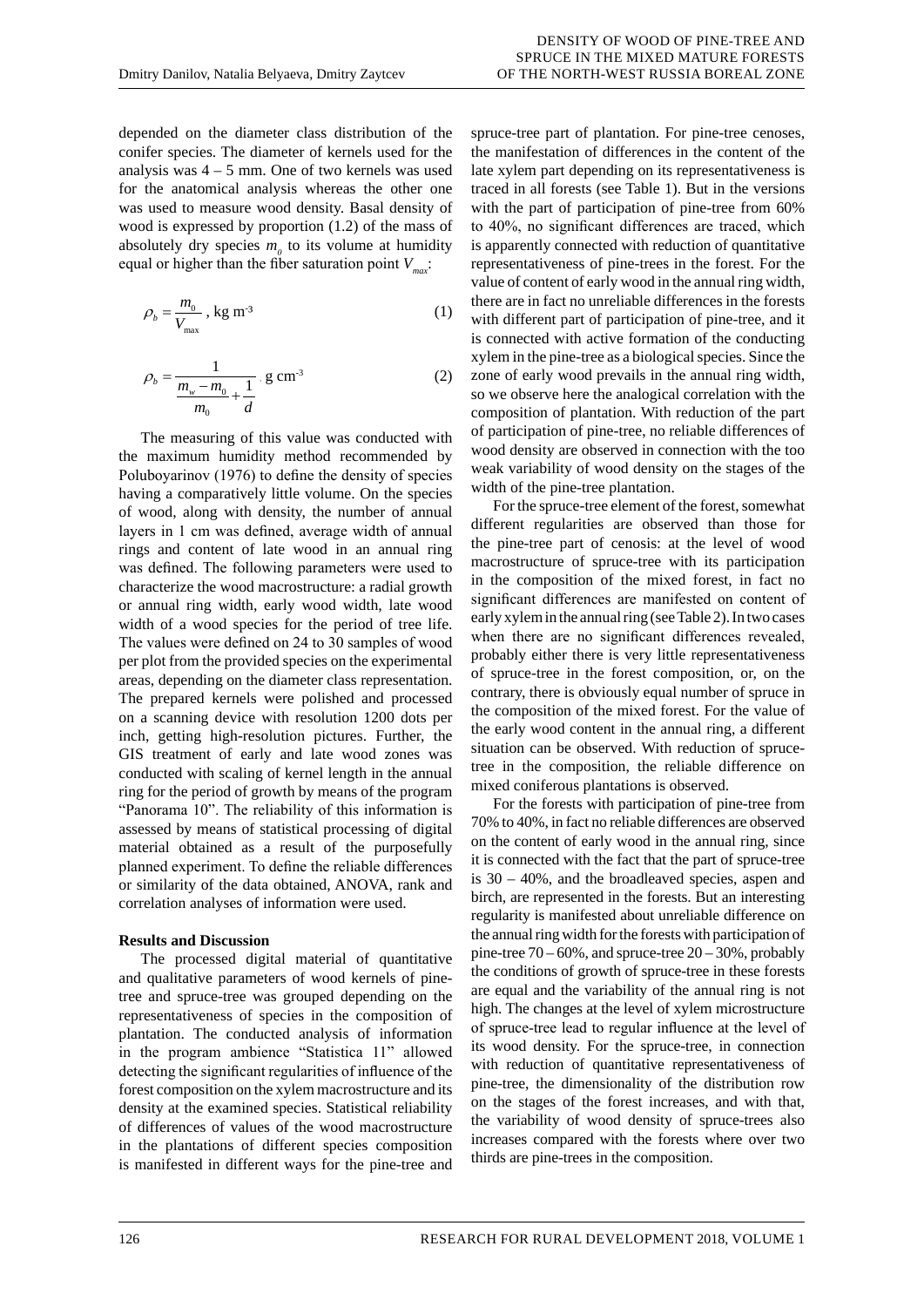Table 1

| Statistical reliability of differences of the values of macrostructure and density |
|------------------------------------------------------------------------------------|
| of the pine-tree wood depending on composition of the forest                       |

|                                                                                             | Reliable differences in the content of the late pine wood for the forests where pine prevails   |                  |                  |                                                                                |                  |                  |  |
|---------------------------------------------------------------------------------------------|-------------------------------------------------------------------------------------------------|------------------|------------------|--------------------------------------------------------------------------------|------------------|------------------|--|
| Composition                                                                                 | $10P$                                                                                           | 9P               | $8\mathrm{P}$    | $7\mathrm{P}$                                                                  | 6P               | 5P               |  |
| 10P                                                                                         |                                                                                                 |                  |                  |                                                                                |                  |                  |  |
| <b>9P</b>                                                                                   | $\mathbf{1}$                                                                                    |                  |                  |                                                                                |                  |                  |  |
| $8\mathrm{P}$                                                                               | $\mathbf{1}$                                                                                    | $\mathbf{1}$     |                  |                                                                                |                  |                  |  |
| 7P                                                                                          | $\mathbf{1}$                                                                                    | $\mathbf{1}$     | $\mathbf{1}$     |                                                                                |                  |                  |  |
| 6P                                                                                          | $\mathbf{1}$                                                                                    | $\boldsymbol{0}$ | $\,1$            | $\mathbf{1}$                                                                   |                  |                  |  |
| $5{\rm P}$                                                                                  | $\mathbf{1}$                                                                                    | $\mathbf{1}$     | $\boldsymbol{0}$ | $\mathbf{1}$                                                                   | $\mathbf{1}$     |                  |  |
| $4\mathrm{P}$                                                                               | $\mathbf{1}$                                                                                    | $\boldsymbol{0}$ | $\mathbf{1}$     | $\mathbf{1}$                                                                   | $\boldsymbol{0}$ | $\mathbf{1}$     |  |
| Reliable differences for the content of early pine wood for the forests where pine prevails |                                                                                                 |                  |                  |                                                                                |                  |                  |  |
| 10P                                                                                         | $\overline{a}$                                                                                  |                  |                  |                                                                                |                  |                  |  |
| 9P                                                                                          | $\mathbf{1}$                                                                                    |                  |                  |                                                                                |                  |                  |  |
| 8P                                                                                          | $\mathbf{1}$                                                                                    | $\mathbf{1}$     |                  |                                                                                |                  |                  |  |
| 7P                                                                                          | $\mathbf{1}$                                                                                    | $\mathbf{1}$     | $\mathbf{1}$     |                                                                                |                  |                  |  |
| 6P                                                                                          | $\mathbf{1}$                                                                                    | $\boldsymbol{0}$ | $\mathbf{1}$     | $\mathbf{1}$                                                                   |                  |                  |  |
| $5\mathrm{P}$                                                                               | $\mathbf{1}$                                                                                    | $\mathbf{1}$     | $\mathbf{1}$     | $\overline{0}$                                                                 | $\mathbf{1}$     |                  |  |
| 4P                                                                                          | $\mathbf{1}$                                                                                    | $\mathbf{1}$     | $\mathbf{1}$     | $\mathbf{1}$                                                                   | $\mathbf{1}$     | $\mathbf{1}$     |  |
|                                                                                             | Reliable differences for the annual ring width of pine wood for the forests where pine prevails |                  |                  |                                                                                |                  |                  |  |
| $10P$                                                                                       | $\overline{a}$                                                                                  |                  |                  |                                                                                |                  |                  |  |
| <b>9P</b>                                                                                   | $\mathbf{1}$                                                                                    |                  |                  |                                                                                |                  |                  |  |
| 8P                                                                                          | $\mathbf{1}$                                                                                    | $\mathbf{1}$     |                  |                                                                                |                  |                  |  |
| $7\mathrm{P}$                                                                               | $\mathbf{1}$                                                                                    | $\,1$            | $\mathbf{1}$     |                                                                                |                  |                  |  |
| $6P$                                                                                        | $\mathbf{1}$                                                                                    | $\boldsymbol{0}$ | $\mathbf{1}$     | $\mathbf{1}$                                                                   |                  |                  |  |
| $5P$                                                                                        | $\mathbf{1}$                                                                                    | $\mathbf{1}$     | $\mathbf{1}$     | $\boldsymbol{0}$                                                               | $\mathbf{1}$     |                  |  |
| $4\mathrm{P}$                                                                               | $\mathbf{1}$                                                                                    | $\mathbf{1}$     | $\mathbf{1}$     | $\mathbf{1}$                                                                   | $\,1$            | $\mathbf{1}$     |  |
|                                                                                             |                                                                                                 |                  |                  | Reliable differences for pine wood density for the forests where pine prevails |                  |                  |  |
| 10P                                                                                         | $\overline{\phantom{m}}$                                                                        |                  |                  |                                                                                |                  |                  |  |
| <b>9P</b>                                                                                   | $\mathbf{1}$                                                                                    |                  |                  |                                                                                |                  |                  |  |
| 8P                                                                                          | $\,1$                                                                                           | $\mathbf{1}$     |                  |                                                                                |                  |                  |  |
| $7\mathrm{P}$                                                                               | $\boldsymbol{0}$                                                                                | $\mathbf{1}$     | $\mathbf{1}$     |                                                                                |                  |                  |  |
| 6P                                                                                          | $\boldsymbol{0}$                                                                                | $\boldsymbol{0}$ | $\mathbf{1}$     | $\boldsymbol{0}$                                                               |                  |                  |  |
| $5\mathrm{P}$                                                                               | $\,1\,$                                                                                         | $\boldsymbol{0}$ | $\boldsymbol{0}$ | $\,1$                                                                          | $\boldsymbol{0}$ |                  |  |
| 4P                                                                                          | $\mathbf{1}$                                                                                    | $\,1$            | $\boldsymbol{0}$ | $\,1$                                                                          | $\mathbf{1}$     | $\boldsymbol{0}$ |  |

Note: "P" – pine; "1" – differences are statistically significant at p<0.05; "0" – differences are statistically insignificant at p<0.05.

To detect the statistically significant correlations between the wood macrostructure of pine-tree and spruce-tree, the rank correlation analysis was conducted. The obtained data of statistical values on the Spearman's criterion given in Table 3 show that, depending on the part of participation of the species in the composition, a number of reliable correlations between the wood density and the zones of early and late xylem were detected. For the forests in which pine-tree accounts for 80% – 100%, the connection between the wood density and the late xylem zone is weak but reliable, whereas this connection is invalid for the wood density and the early xylem zone. For the forests in which pine-tree accounts for less than 80% the correlation between these values is moderate and reliable. The rank analysis did not detect reliable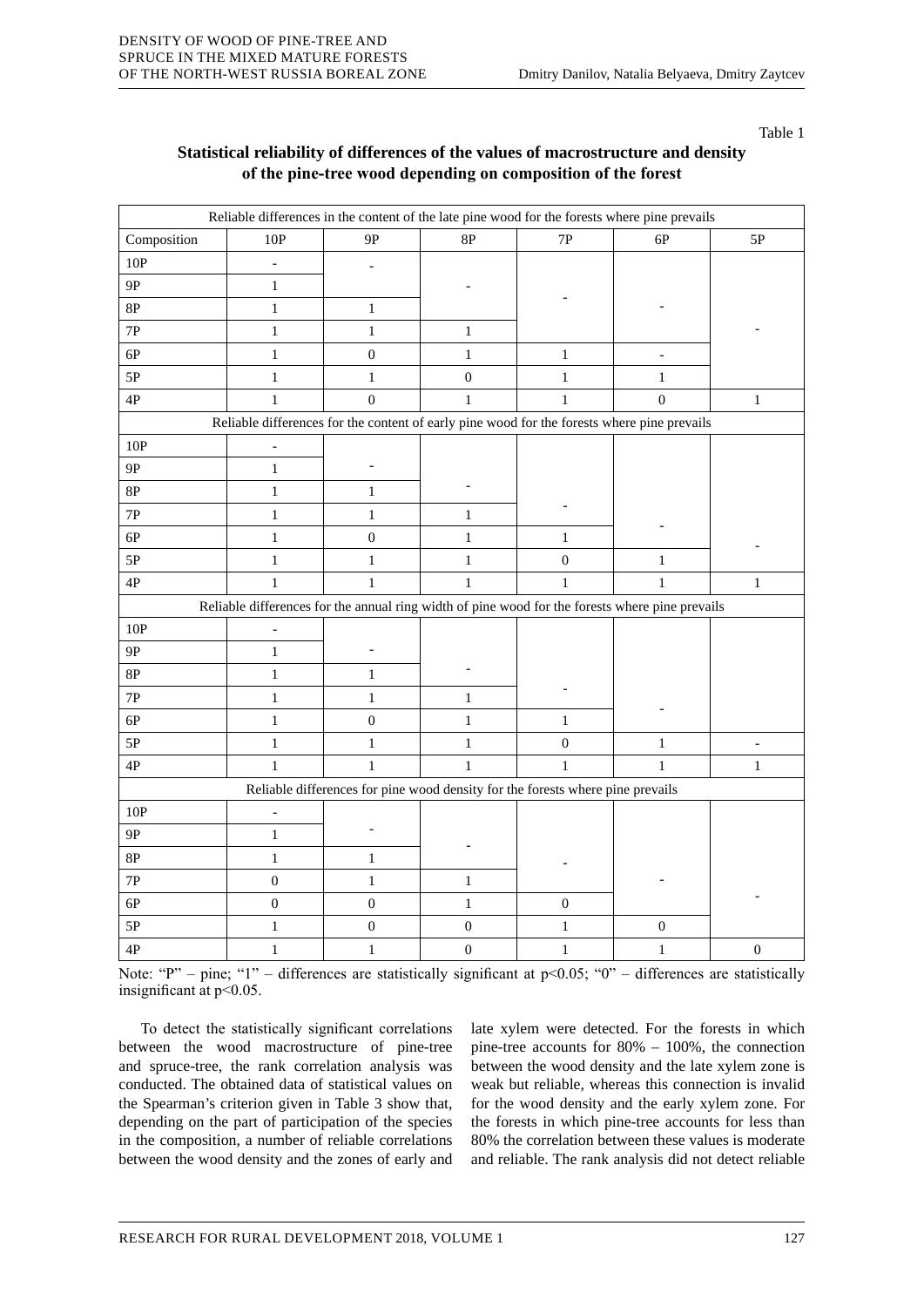### Table 2

# **Statistical reliability of differences of values of macrostructure and density of spruce-tree wood depending on the forest composition**

| Reliable differences for the content of late spruce wood for the forests with pine prevailing |                          |                  |                  |                  |                  |  |  |
|-----------------------------------------------------------------------------------------------|--------------------------|------------------|------------------|------------------|------------------|--|--|
| Composition                                                                                   | 9Р                       | $8{\rm P}$       | 7P               | 6P               | 5P               |  |  |
| 9P(1S)                                                                                        |                          |                  |                  |                  |                  |  |  |
| 8P(2S/1S1B)                                                                                   | $\mathbf{1}$             |                  |                  |                  |                  |  |  |
| 7P(3S/2S1B/1S2B)                                                                              | $\mathbf{1}$             | $\mathbf{1}$     |                  |                  |                  |  |  |
| 6P(4S/3S1B)                                                                                   | $\mathbf{0}$             | $\mathbf{1}$     | $\mathbf{1}$     |                  |                  |  |  |
| 5P(4S1B/3S2B/2S1B1A)                                                                          | $\boldsymbol{0}$         | $\mathbf{1}$     | $\mathbf{1}$     | $\mathbf{0}$     |                  |  |  |
| 4P(4S1B1A/1S4B1A)                                                                             | $\mathbf{1}$             | $\mathbf{1}$     | $\mathbf{1}$     | $\mathbf{1}$     | $\mathbf{1}$     |  |  |
| Reliable differences for the content of early spruce wood and the forest composition          |                          |                  |                  |                  |                  |  |  |
| 9P(1S)                                                                                        | $\overline{\phantom{0}}$ |                  |                  |                  |                  |  |  |
| 8P(2S/1S1B)                                                                                   | $\mathbf{1}$             | $\theta$         |                  |                  |                  |  |  |
| 7P(3S/2S1B/1S2B)                                                                              | $\mathbf{1}$             |                  |                  |                  |                  |  |  |
| 6P(4S/3S1B)                                                                                   | $\mathbf{1}$             | $\boldsymbol{0}$ | $\boldsymbol{0}$ |                  |                  |  |  |
| 5P(4S1B/3S2B/2S1B1A)                                                                          | $\mathbf{1}$             | $\mathbf{0}$     | $\theta$         | $\mathbf{1}$     |                  |  |  |
| 4P(4S1B1A/1S4B1A)                                                                             | $\boldsymbol{0}$         | $\mathbf{1}$     | $\mathbf{1}$     | $\mathbf{1}$     | $\mathbf{1}$     |  |  |
| Reliable differences for the annual ring width of the spruce wood and the forest composition  |                          |                  |                  |                  |                  |  |  |
| 9P(1S)                                                                                        | $\blacksquare$           |                  |                  |                  |                  |  |  |
| 8P(2S/1S1B)                                                                                   | $\mathbf{1}$             |                  |                  |                  |                  |  |  |
| 7P(3S/2S1B/1S2B)                                                                              | $\mathbf{1}$             | $\theta$         |                  |                  |                  |  |  |
| 6P(4S/3S1B)                                                                                   | $\mathbf{1}$             | $\boldsymbol{0}$ | $\theta$         |                  |                  |  |  |
| 5P(4S1B/3S2B/2S1B1A)                                                                          | $\mathbf{1}$             | $\mathbf{1}$     | $\mathbf{1}$     | $\mathbf{1}$     |                  |  |  |
| 4P(4S1B1A/1S4B1A)                                                                             | $\boldsymbol{0}$         | $\mathbf{1}$     | $\mathbf{1}$     | $\mathbf{1}$     | $\mathbf{1}$     |  |  |
| Reliable differences of spruce wood density in the forests and the forest composition         |                          |                  |                  |                  |                  |  |  |
| 9P(1S)                                                                                        |                          |                  |                  |                  |                  |  |  |
| 8P(2S/1S1B)                                                                                   | $\overline{0}$           |                  |                  |                  |                  |  |  |
| 7P(3S/2S1B/1S2B)                                                                              | $\overline{0}$           | $\theta$         |                  |                  |                  |  |  |
| 6P(4S/3S1B)                                                                                   | $\mathbf{1}$             | $\mathbf{1}$     | $\mathbf{1}$     |                  |                  |  |  |
| 5P(4S1B/3S2B/2S1B1A)                                                                          | $\mathbf{1}$             | $\mathbf{1}$     | 1                | $\Omega$         |                  |  |  |
| 4P(4S1B1A/1S4B1A)                                                                             | $\boldsymbol{0}$         | $\boldsymbol{0}$ | $\mathbf{1}$     | $\boldsymbol{0}$ | $\boldsymbol{0}$ |  |  |

Note: "P" – pine; "S" – spruce; "B" – birch; "A" – aspen; "1" – differences are statistically significant at p<0.05; "0" – differences are statistically insignificant at  $p<0.05$ .

connection with the annual ring width at pine-tree for the both groups. The obtained results indicate that the wood density of pine-tree correlates with microstructural anatomic parameters of xylem at the level of construction of cellular structures and their amount in the growth zones. For the sprucetree, the obtained results indicate that with its less representativeness in the mixed forest, the correlation with the values of macrostructure and wood density of the spruce-tree is close. With increase of participation of the spruce-tree in the composition of the mixed plantation, these correlations are somewhat weaker that in the forests with higher participation of sprucetree. Manifestation of different strategies of formation of the wood density of pine-tree and spruce-tree finds its reflection in the correlations at the level of xylem structure of these species.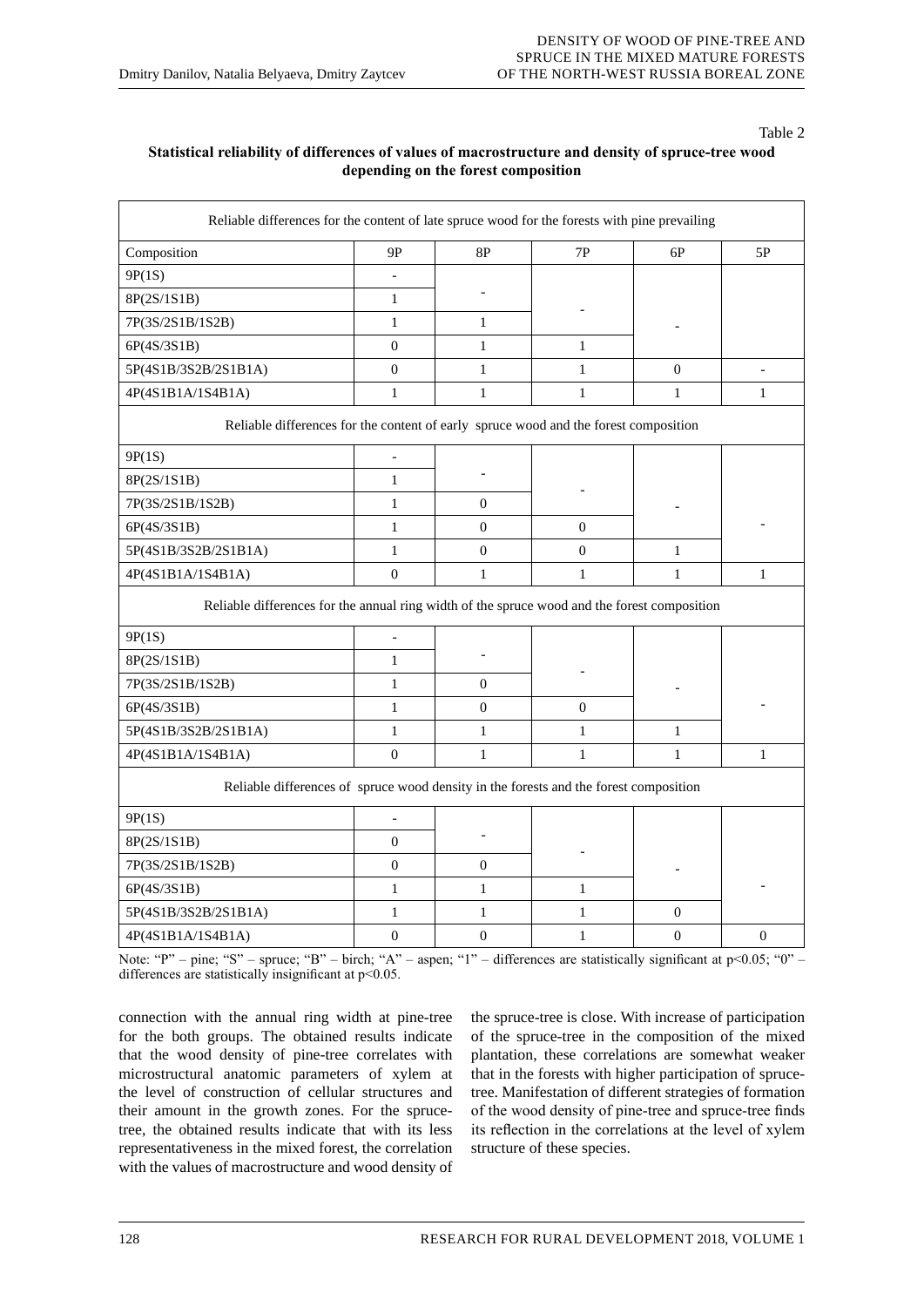#### Table 3

| For the pine-tree with its prevalence in the forest composition         |                                   |             |          |         |                                  |             |          |         |
|-------------------------------------------------------------------------|-----------------------------------|-------------|----------|---------|----------------------------------|-------------|----------|---------|
| Pair of<br>Variables                                                    | $80\% - 100\%$ in the composition |             |          |         | $70\% - 40\%$ in the composition |             |          |         |
|                                                                         | Valid N                           | Spear-man R | $t(N-2)$ | p-value | Valid N                          | Spear-man R | $t(N-2)$ | p-value |
| late wood zone & basic<br>wood density                                  | 108                               | 0.311       | 3.371    | 0.0011  | 86                               | 0.439       | 4.481    | < 0.001 |
| early wood zone &<br>basic wood density                                 | 108                               | $-0.311$    | $-3.371$ | 0.0011  | 86                               | $-0.439$    | $-4.481$ | < 0.001 |
| annual ring width $\&$<br>basic wood density                            | 108                               | 0.098       | 1.015    | 0.313   | 86                               | $-0.142$    | $-1.318$ | 0.191   |
| for the spruce-tree in the forest composition with pine-tree prevailing |                                   |             |          |         |                                  |             |          |         |
| late wood zone & basic<br>wood density                                  | 65                                | 0.745       | 8.873    | < 0.001 | 87                               | 0.678       | 8.499    | < 0.001 |
| early wood zone &<br>basic wood density                                 | 65                                | $-0.745$    | $-8.873$ | < 0.001 | 87                               | $-0.678$    | $-8.499$ | < 0.001 |
| annual ring width $\&$<br>basic wood density                            | 65                                | $-0.654$    | $-6.858$ | < 0.001 | 87                               | $-0.501$    | $-5.330$ | < 0.001 |

# **Rank analysis of correlation of macrostructure and density of the wood density of pine-tree and sprucetree in the mixed forests (by Spearman's criterion)**

Note: marked correlations are significant at  $p<0.05$ .

## **Conclusions**

The following conclusions can be made on the results of the research conducted:

- 1. In the mixed conifer forests with pine-tree prevailing, the formation of xylem of pine-tree and spruce-tree has a different strength of correlation with the forest composition.
- 2. Reliable differences in the influence of the plantation composition on the wood macrostructure are more clearly observed on pine-trees. The wood density reliably depends on the forest composition with participation of pine-tree over 60%.
- 3. For the spruce-tree part of the mixed conifer forests, reliable correlation of the influence of the plantation composition is observed only in the zone of late wood in the annual ring. For the early wood zone, this dependence has a lower level of correlation. In fact, there is a reliable connection between the composition and the value of the annual ring for spruce-tree wood observed in all forests.
- 4. Influence of the forest composition on the sprucetree wood density is detected in the stands with smaller participation of broadleaved species. In other coniferous stands, the values of spruce-tree wood density are rather homogenous. This fact can be considered as a competitive impact of the pine-tree layer on the limited variability of this parameter.
- 5. For the pine-tree, the correlation of wood density is weak or medium with zones of early and late xylem on the forests with different parts of pinetree participation. This correlation is not observed with the length of the zone of the annual ring. For the spruce-tree, we observe a close correlation between the xylem density and the values of its macrostructure in all sample stands with sprucetree participation.
- 6. Depending on the part of participation of pinetree and spruce-tree, the wood of these species is formed with a different variability degree in the zones of the annual ring and the xylem density.

# **References**

- 1. Polubojarinov, O.I. (1976). Плотность древесины (Wood density). Moscow: Forest industry, 159 c. (in Russian).
- 2. Chibisov, G.A. (2010). Смена сосны елью (Change of pine by spruce). Arkhangelsk: Northern Research Institute of Forestry. 150 c. (in Russian).
- 3. Danilov, D.A., & Skupchenko, V.B. (2014). Изменения в строении древесины сосны и ели на анатомическом уровне в древостоях пройденных рубками ухода и комплексным уходом (Changing in pine and spruce wood structure on anatomical level in stands with nursing cuttings and complex nursing). Arkhangelsk: *Forestry Journal* 2014.5, 70–88. (in Russian).